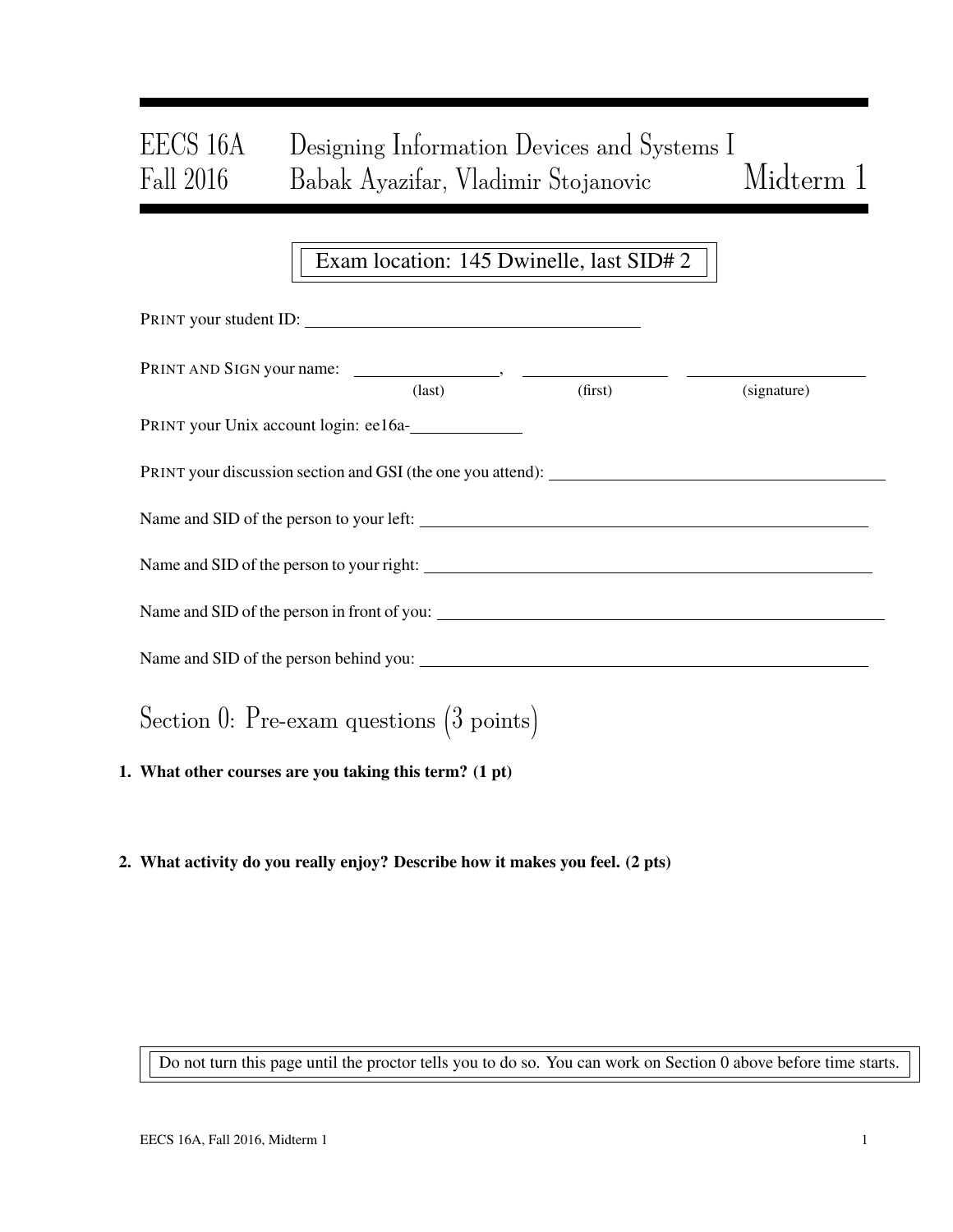# Section 1 (18 points)

*Unless told otherwise, you must show work to get credit. There will be very little partial credit given in this section.*

#### 3. True/False (6 points, 1 point for each question)

Answer each of the following questions by circling True or False. No work is necessary for credit on this part.

- (a) (True) (False) The pivot columns of matrix *A* forms a basis for the column space of A. Solutions: **True**
- (b) (True) (False) Let *A* be a  $2 \times 2$  matrix, where  $A^2 = 0$ . Then *A* is the zero matrix. **Solutions:** False
- (c) (True) (False) Let  $A, B, C$  be some arbitrary matrices. Then,  $(AB)C = A(BC)$ . Solutions: True
- (d) (True) (False) An  $M \times N$  matrix has at most *N* pivots. Solutions: True
- (e) (True) (False)  $AB = BA$  where A and B are  $N \times N$  matrices. Solutions: False
- (f) (True) (False) Applying any pair of  $2 \times 2$  rotation matrices to an input vector is a commutative operation. Solutions: True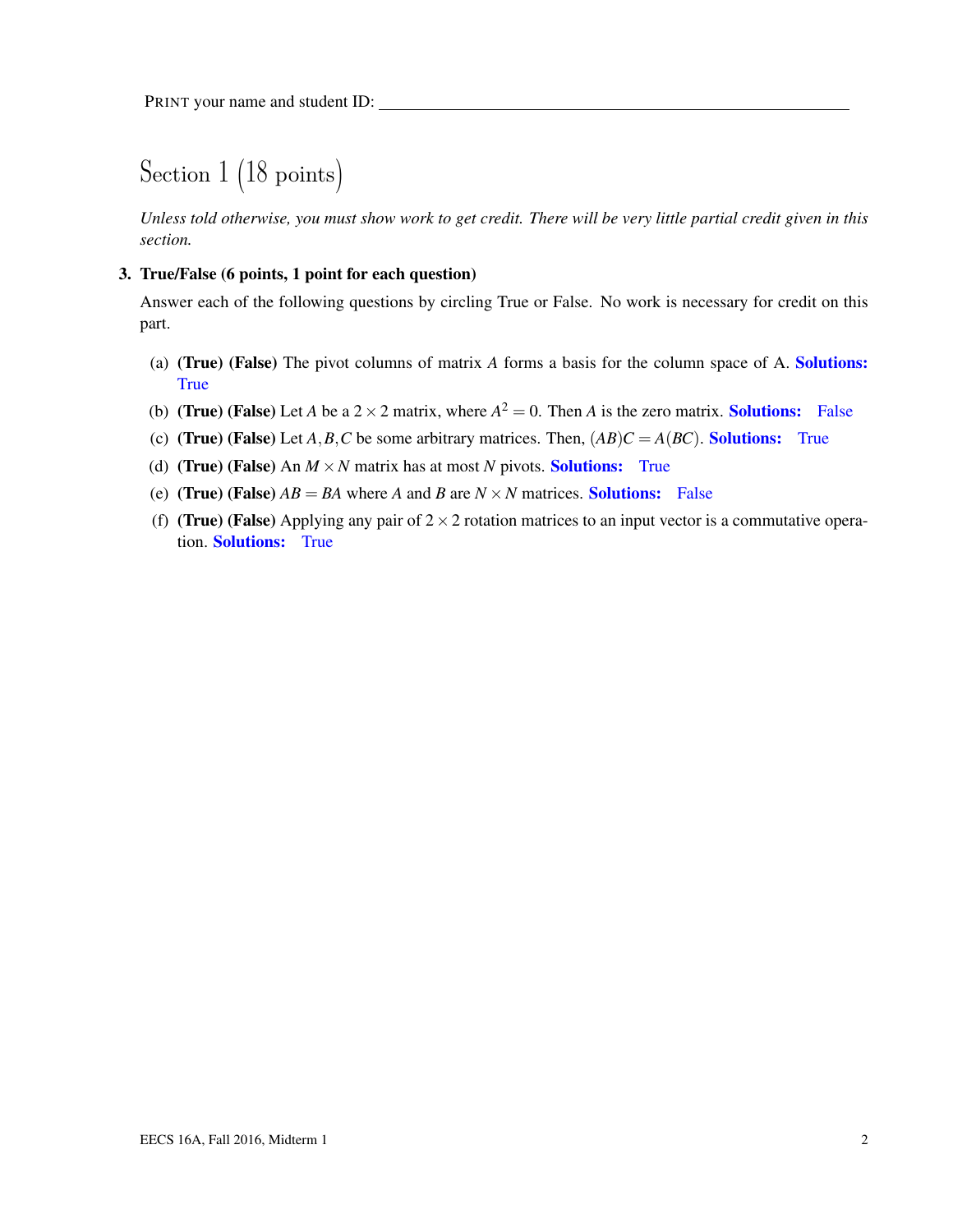#### 4. Proof (7 points)

(a) Prove that if  $A\vec{x} = 0$  for some nonzero  $\vec{x}$ , then the columns of *A* are linearly dependent. **Solutions:** *A* $\vec{x}$  is a linear combination of the columns of *A* (call these  $\vec{a}_i$ ). Pick the nonzero  $\vec{x}$  such that  $A\vec{x} = 0$ , then:  $\sum_i x_i \vec{a}_i = 0$ Which is proof of the linear dependence of  $\vec{a}_i$ .

(b) Prove that if  $A^2 = 0$  where A is an arbitrary square matrix, then the columns of A are linearly dependent. **Solutions:** Using the same notation from the previous part,  $A^2$  is A applied on  $\vec{a}_i$ . If any  $\vec{a}_i$  are  $\vec{0}$ , we know immediately that the columns are linearly dependent. Otherwise, we have that  $A\vec{a}_i=0$ , which is proof of linear dependence of the columns from part a.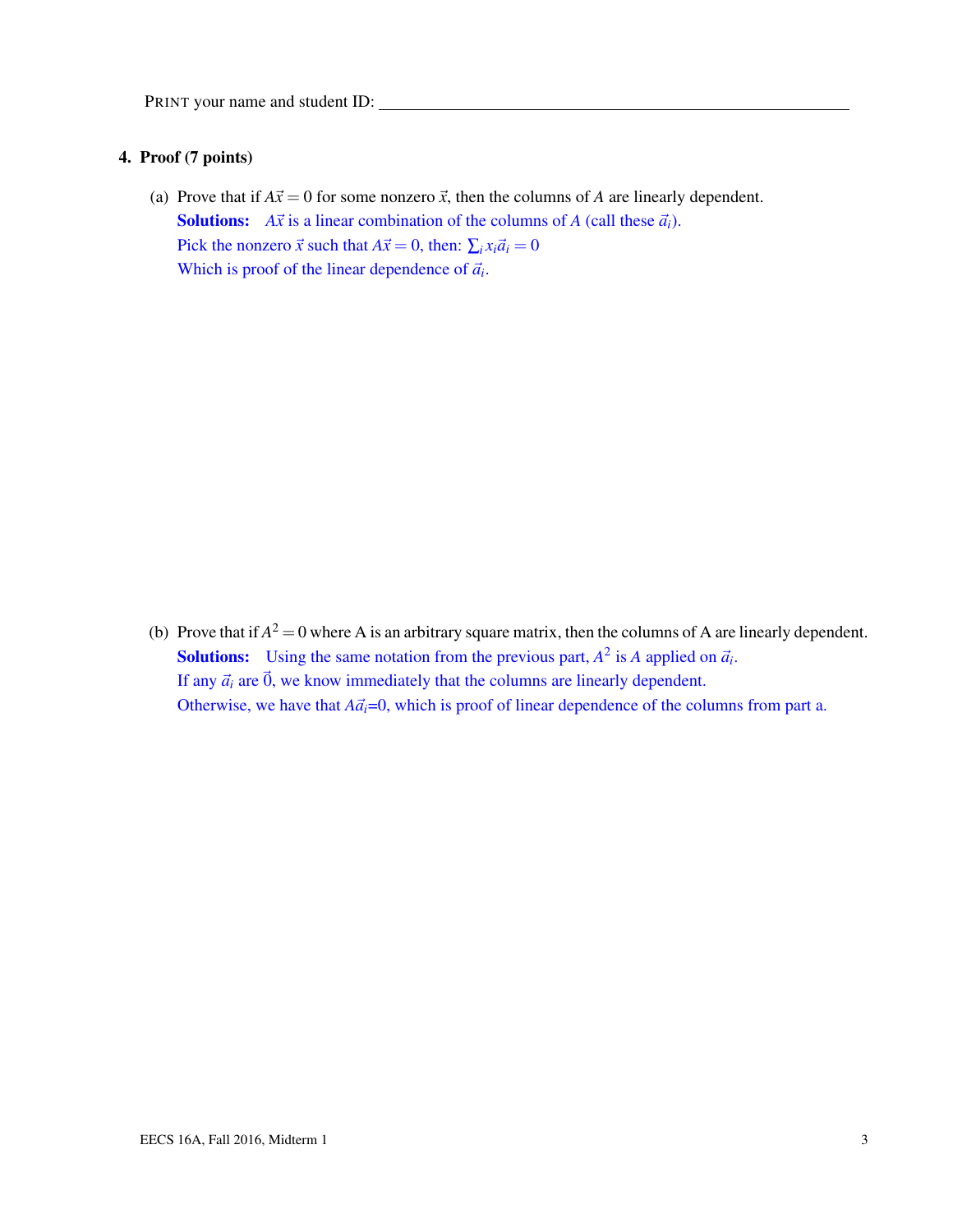#### 5. Inverse of a Matrix (5 points)

Find the inverse of  $A$ , if it exists. If not, explain why.  $A =$  $\sqrt{ }$  $\overline{1}$ 5 4 2 1 2 1 9 6 3 1  $\vert \cdot$ 

#### Solutions:

This matrix is **singular/noninvertible**, and this can be found in a number of ways.

One is that the third row is a linear combination of the two other rows - precisely,  $R_3 = 2R_1 - R_2$ . Therefore, by the Invertible Matrix Theorem, this matrix is noninvertible.

Alternatively, this could be found by row reducing this matrix alongside an identity matrix, and stopping when the third row is reduced to entirely zeroes. A  $3 \times 3$  matrix with a row of zeroes is at most of rank 2, and thus not invertible.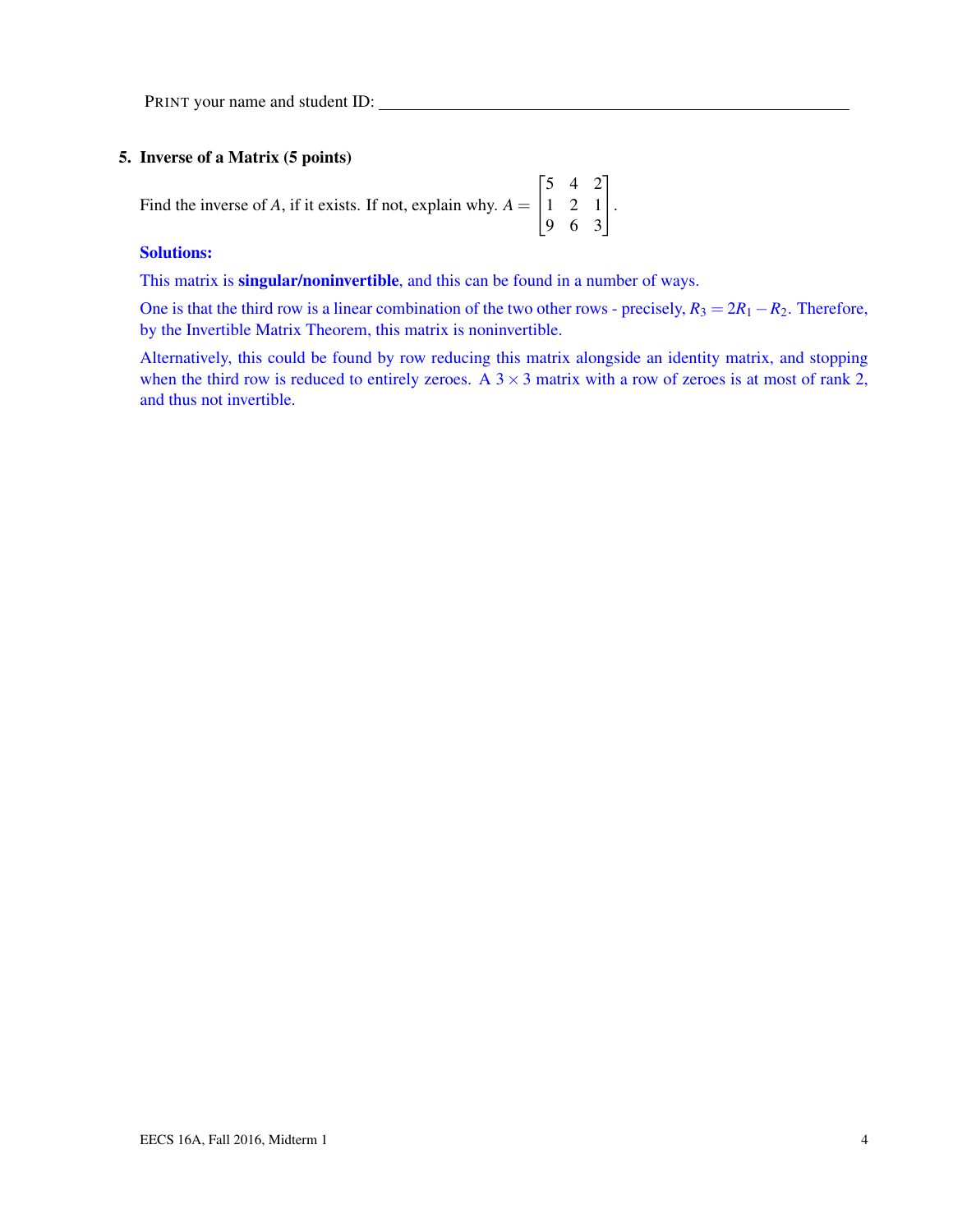Section 2 (55 points)

#### 6. Directional Shovels (10 points)

Kody and Nara were found exceptional at taking measurements to figure out light intensities, and they were both granted admission to a graduate school. Unfortunately, they both supported their new school's football team while they were playing against Berkeley and angry Berkeley fans found them and left them in a room at an unknown location under the ground. As compassionate people, Berkeley fans left some tools in the room that can help them escape.

(a) Kody found a shovel in the room and figured that it can operate in the following directions:

{  $\sqrt{ }$  $\overline{1}$ 1 0 1 1  $\vert$ ,  $\sqrt{ }$  $\overline{1}$ 0 1 −1 1 }. Is it possible for them to escape to Berkeley by digging in the given directions to a point which is located at  $\sqrt{ }$  $\overline{1}$ 3  $-2$ 5 1 given that they are at point  $\sqrt{ }$  $\overline{1}$  $\boldsymbol{0}$ 0 0 1 ? If so, find the scalars that multiply the vectors such that they reach Berkeley. **Solutions:** (3,-2). 3  $\begin{bmatrix} 0 \\ 1 \end{bmatrix}$  $\begin{bmatrix} 1 \\ 0 \end{bmatrix} \begin{bmatrix} 0 \\ 3 \end{bmatrix}$ 1  $\vert -2 \vert 1$ −1  $\Big| = \Big| \frac{-2}{5}$ 5  $\mathbf{I}$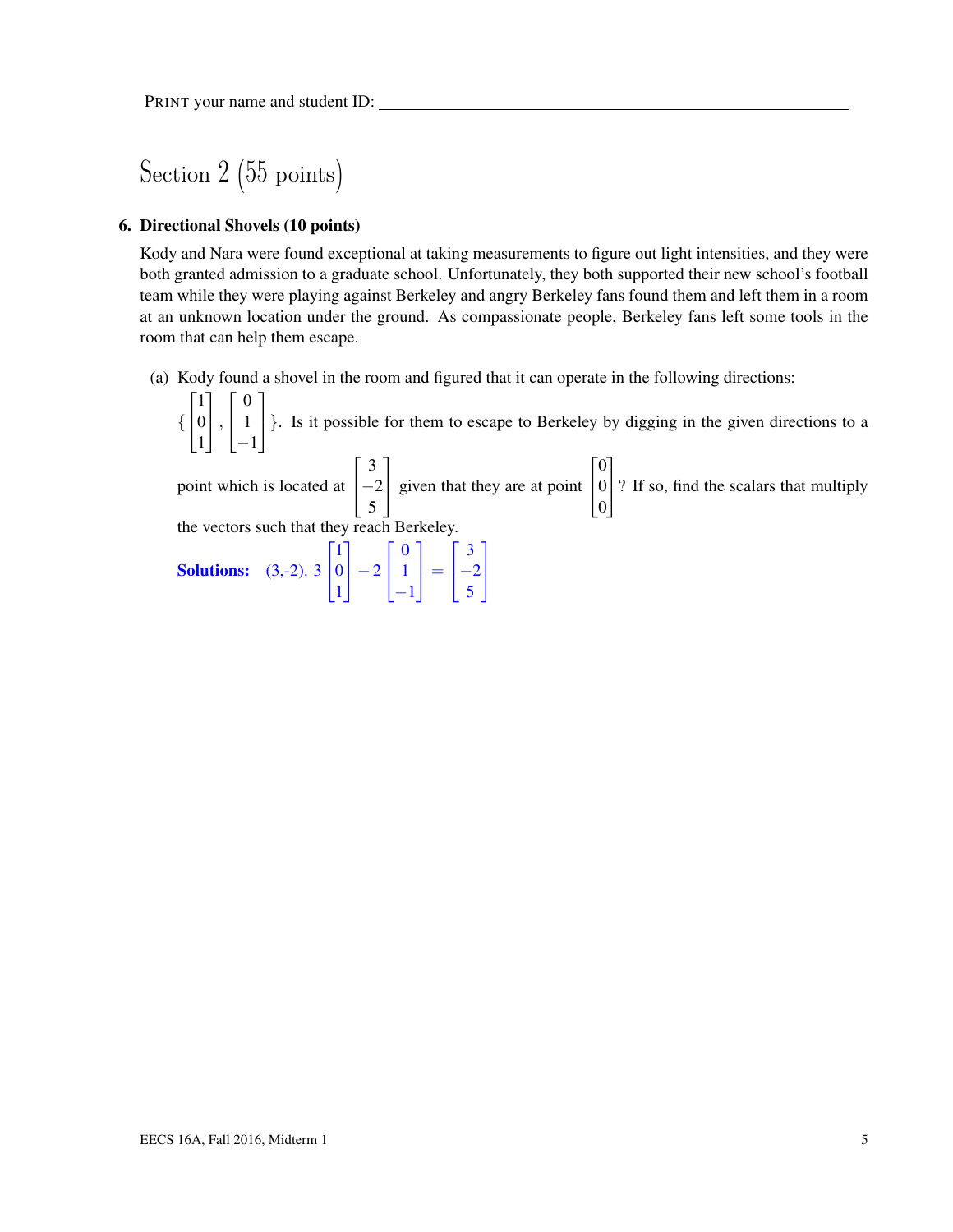(b) While Kody was busy planning his escape to Berkeley, Nara found a pick-axe in the room that can operate in the following directions: {  $\sqrt{ }$  $\overline{1}$ 2 2  $|0|$ 1  $\vert$ ,  $\sqrt{ }$  $\overline{1}$ 1]  $\begin{bmatrix} -1 \end{bmatrix}$ , 2  $\sqrt{ }$  $\overline{1}$ 3] −2 }. Nara is convinced that the axe she found 5 is better, but Kody disagrees. Show that Kody's shovel can reach anywhere that Nara's pick-axe can. Solutions: Put these 3 vectors as row vectors in a matrix and row reduce. Notice that it reduces to  $\begin{bmatrix} 1 & 0 & 1 \end{bmatrix}$  $\overline{1}$  $\begin{vmatrix} 0 & 1 & -1 \end{vmatrix}$ 0 0 0 1  $\begin{bmatrix} -1 \\ 0 \end{bmatrix}$  Similar to the proof in the last question of discussion 3A. This shows that row spaces are equivalent.

Another solution is show that all of Nara's directions can be reached by Kody's vectors. It is easy enough to find the correct linear combinations by inspection:  $(2,2)$ , $(1,-1)$ , $(3,-2)$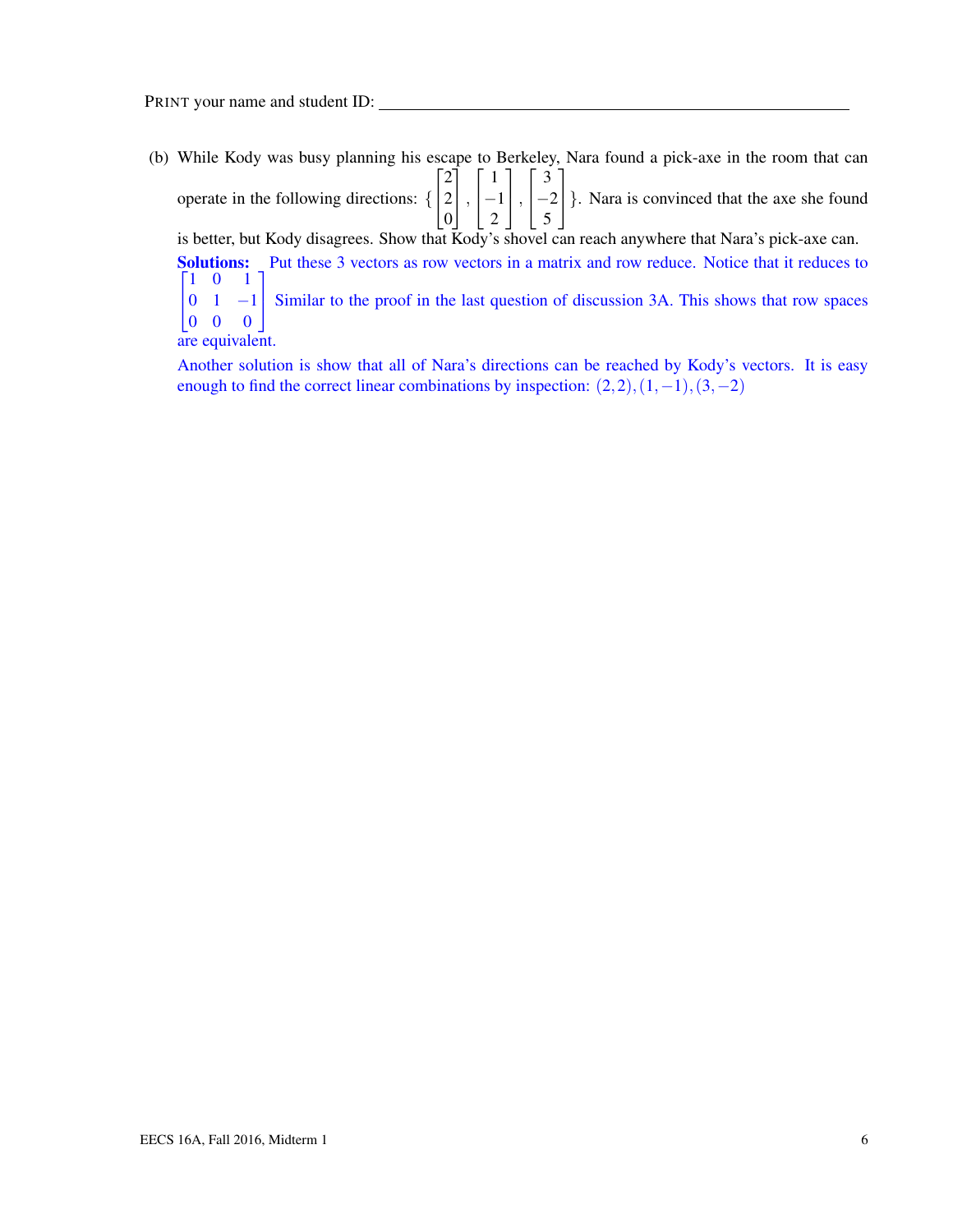#### 7. Graph Majors (30 points)

We'd like to understand how engineering undergrads change their majors. For simplicity, there are three majors we'll look at: EECS, CS, and MechE. Let's assume that students can only be studying one major at a time, and must be studying one of these three majors. Let's also assume that once a week, students can choose to switch to another major, or stick with what they're studying. So, a discrete time step represents one week.



At the start of week *n*, the number of EECS, CS, MechE students are  $x_e[n]$ ,  $x_c[n]$ , and  $x_m[n]$ , respectively.

Let 
$$
\vec{x}[n] = \begin{bmatrix} x_e[n] \\ x_c[n] \\ x_m[n] \end{bmatrix}
$$
. Also let  $\vec{k} = \begin{bmatrix} k_1 \\ k_2 \\ k_3 \\ k_4 \end{bmatrix}$ .

(a) Write the transition matrix, A, such that  $\vec{x}[n+1] = A\vec{x}[n]$ .  $\sqrt{ }$ 0.5 0.3 0.2 1

**Solutions:**  $A =$  $\mathbf{I}$  $k_1$  0.4  $k_2$ *k*<sup>3</sup> 0.3 *k*<sup>4</sup>  $\mathbf{I}$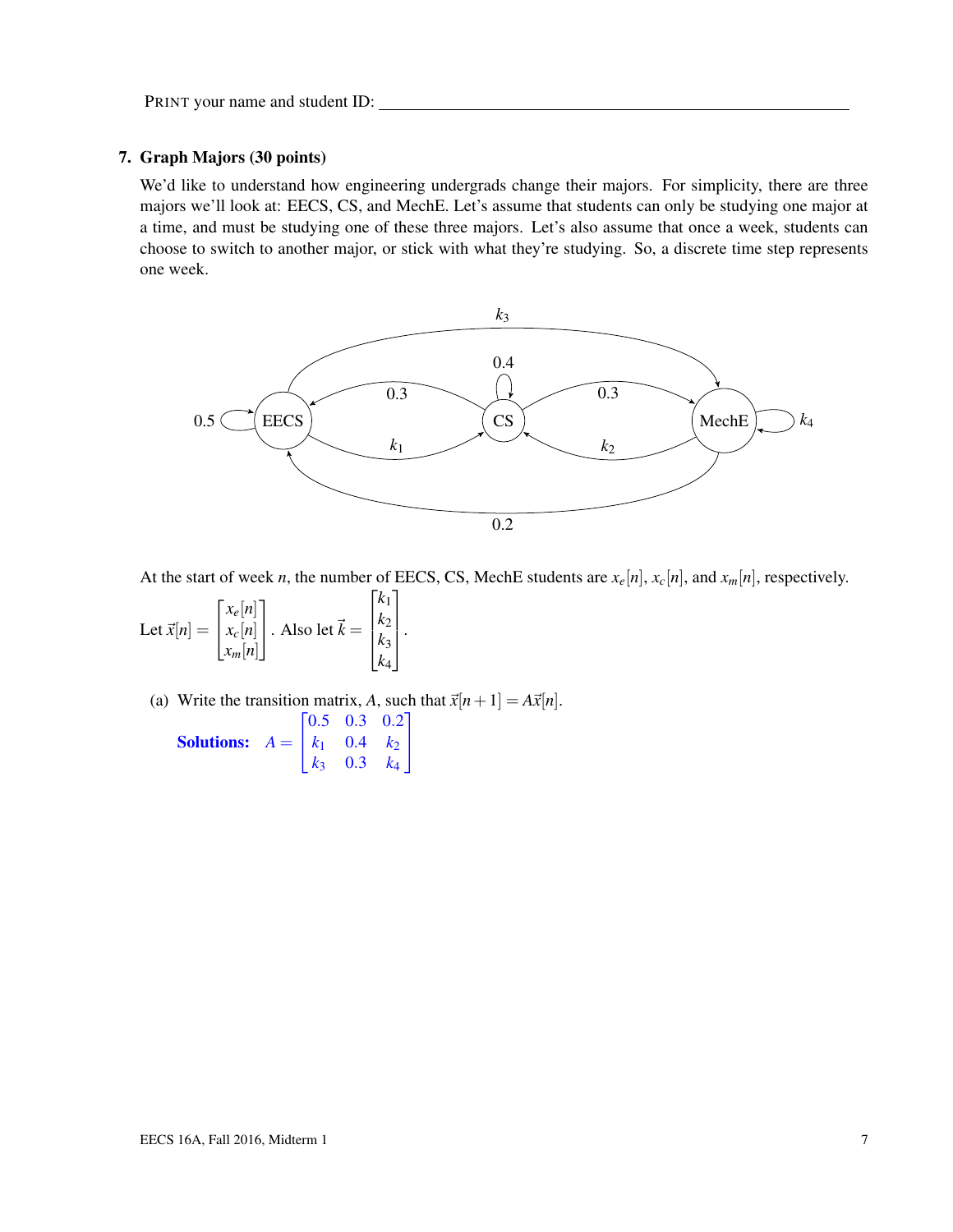

(b) Assume that from one week to the next, no students drop out or are enrolled to the system – in other words, the total number of students is conserved. Write a system of four linear equations that relate *k*1,  $k_2, k_3, k_4$ . Hint: you should use  $x_e[n], x_e[n], x_m[n], x_e[n+1], x_c[n+1], x_m[n+1]$  in your answer. Solutions:

By  $\vec{x}[n+1] = A\vec{x}[n]$ , we derive the equations:

 $k_1x_e[n]+0.4x_c[n]+k_2x_m[n]=x_c[n+1]$  $k_3x_e[n]+0.3x_c[n]+k_4x_m[n]=x_m[n+1]$ 

By conservation of students, we derive the equations:

 $0.5+k_1+k_3=1$  $0.2+k_2+k_4=1$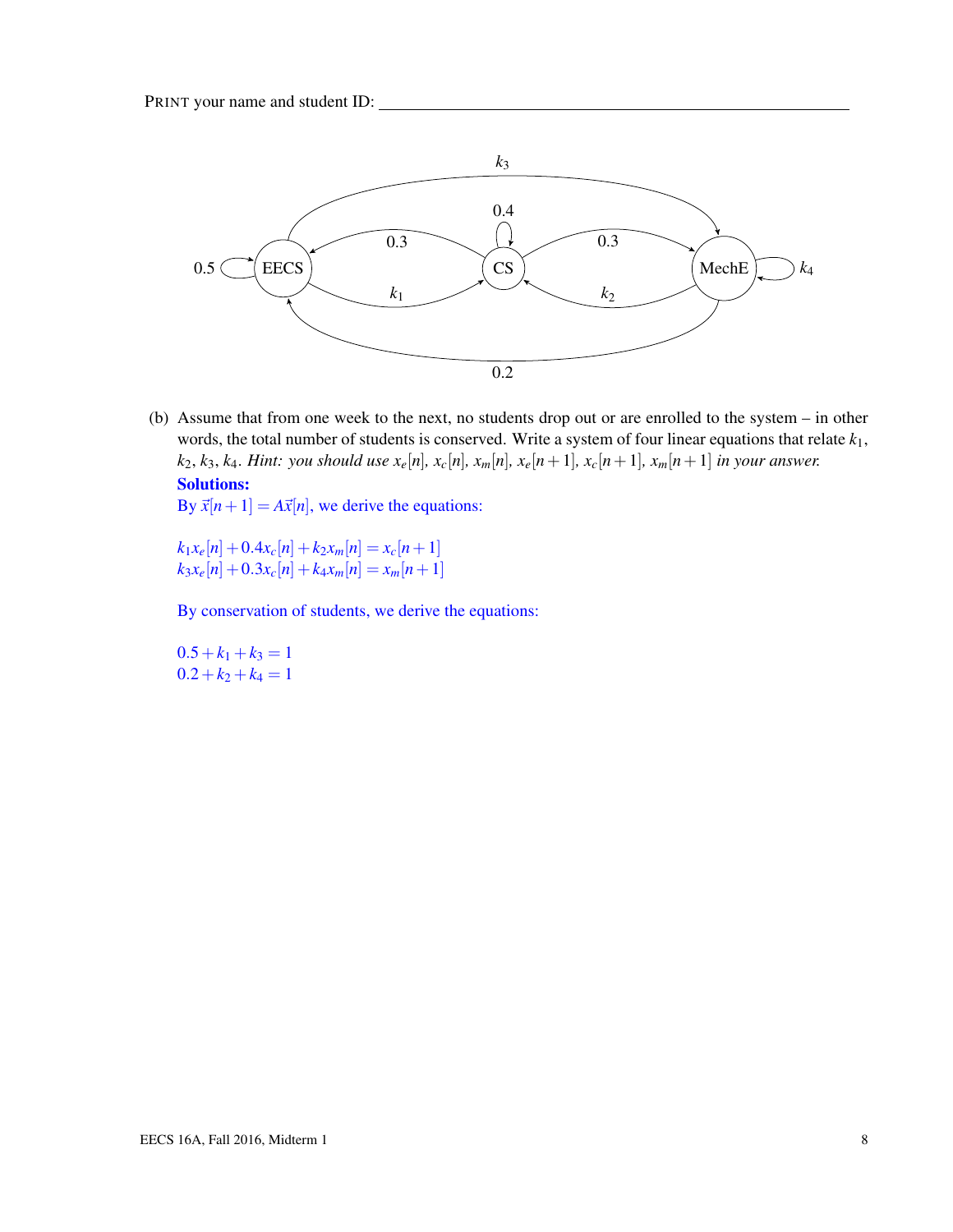

(c) Let  $\vec{x}[10] =$  $\lceil 100 \rceil$  $\overline{1}$  $\begin{vmatrix} 200 \\ 200 \end{vmatrix}$  and  $\vec{x}[11] =$ 200  $\lceil 150 \rceil$  $\overline{1}$ 100 . Rewrite your four linear equations from part (b) in the form 250

 $T\vec{k} = \vec{b}$ , where  $\vec{k}$  is the vector defined above and  $\vec{b}$  is a vector of constants. Do **not** solve for  $\vec{k}$ .

### Solutions:

Plugging in numerical values to the above solution:  $100k_1 + (0.4)(200) + 200k_2 = 100$  $100k_3 + (0.3)(200) + 200k_4 = 250$  $0.5+k_1+k_3=1$  $0.2+k_2+k_4=1$ 

In the form  $T\vec{k} = \vec{b}$ , we have

| $\lceil 100 \rceil$ | - 200 |     |      | $ k_1 $ | $\sqrt{20}$ .     |
|---------------------|-------|-----|------|---------|-------------------|
|                     |       | 100 | 2001 | $k_2$   | $\frac{190}{0.5}$ |
|                     |       |     | 0    | $k_3$   |                   |
|                     |       |     |      | $k_{4}$ | $^{+}$ 0.8 $^{+}$ |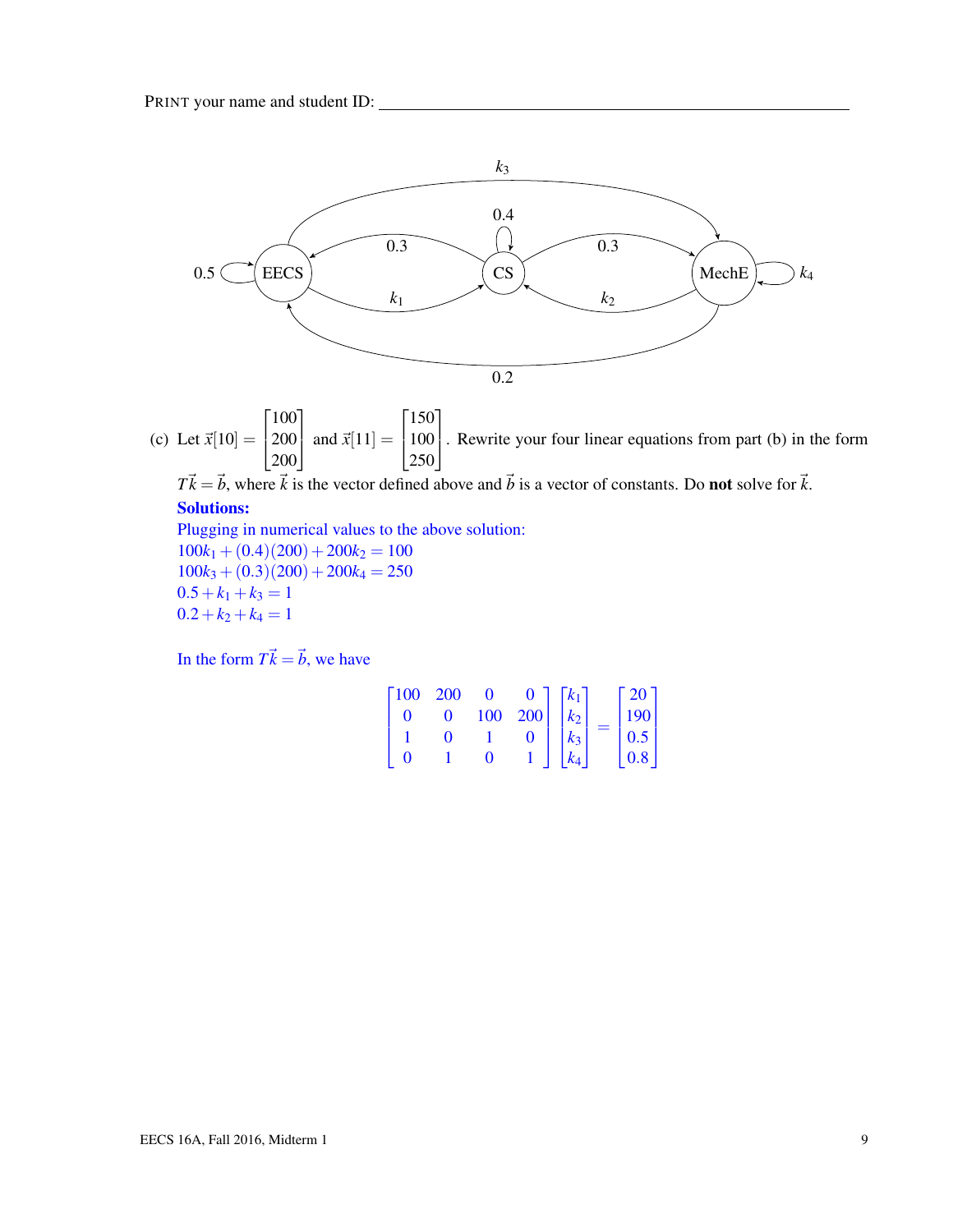(d) Now let us redefine our graph transition matrix *A* such that  $A = \emptyset$  $\begin{bmatrix} 0.6 & 0.4 & 0.2 \end{bmatrix}$  $\begin{bmatrix} 0.5 & 0.2 & 0.5 \\ 0.1 & 0.4 & 0.5 \end{bmatrix}$ 0.3 0.2 0.3 Given  $\vec{x}$ [923], is it

possible to find  $\vec{x}[2]$ ? Give a mathematical justification and a brief explanation of how. Do not make any assumptions derived from previous parts of this problem.

#### Solutions:

Yes, because given those values for *A*, A is invertible.

This can be shown by row reducing to see that there is a pivot in every row and column of *A*: Multiplying each row of *A* by ten gives:

 $\begin{bmatrix} 6 & 4 & 2 \end{bmatrix}$  $\mathbf{I}$ 3 2 3 1 4 5  $\mathbf{I}$ Swapping  $R_1$  and  $R_3$  gives:  $\begin{bmatrix} 1 & 4 & 5 \end{bmatrix}$  $\mathbf{I}$ 6 4 2 3 2 3  $\mathbf{I}$  $\overline{R_2}$  – 2  $*$   $\overline{R_3}$  gives:  $\begin{bmatrix} 1 & 4 & 5 \end{bmatrix}$  $\mathbf{I}$  $0 \t 0 \t -4$ 3 2 3  $\mathbb{I}$  $R_3 - 3 * R_1$  gives:  $\lceil 1 \rceil$  $\begin{vmatrix} 0 & 0 & -4 \\ 0 & -10 & -12 \end{vmatrix}$ 1 4 5  $\begin{vmatrix} 0 & 0 & -4 \end{vmatrix}$ 1

From here, we see there is a nonzero pivot in every row and column in *A*.

Another way to show that *A* is invertible would be to calculate  $A^{-1}$ . This can be done by row reducing *A*|*I* (this calculation is more involved).  $A^{-1}$  is found to be:

$$
A^{-1} = \begin{bmatrix} 0.5 & 3 & -2\frac{1}{3} \\ 3 & -7 & 3 \\ -2.5 & 5 & 0\frac{2}{3} \end{bmatrix}
$$

This means you can back infer based on the equation  $A^{-1}\vec{x}[n+1] = \vec{x}[n]$ .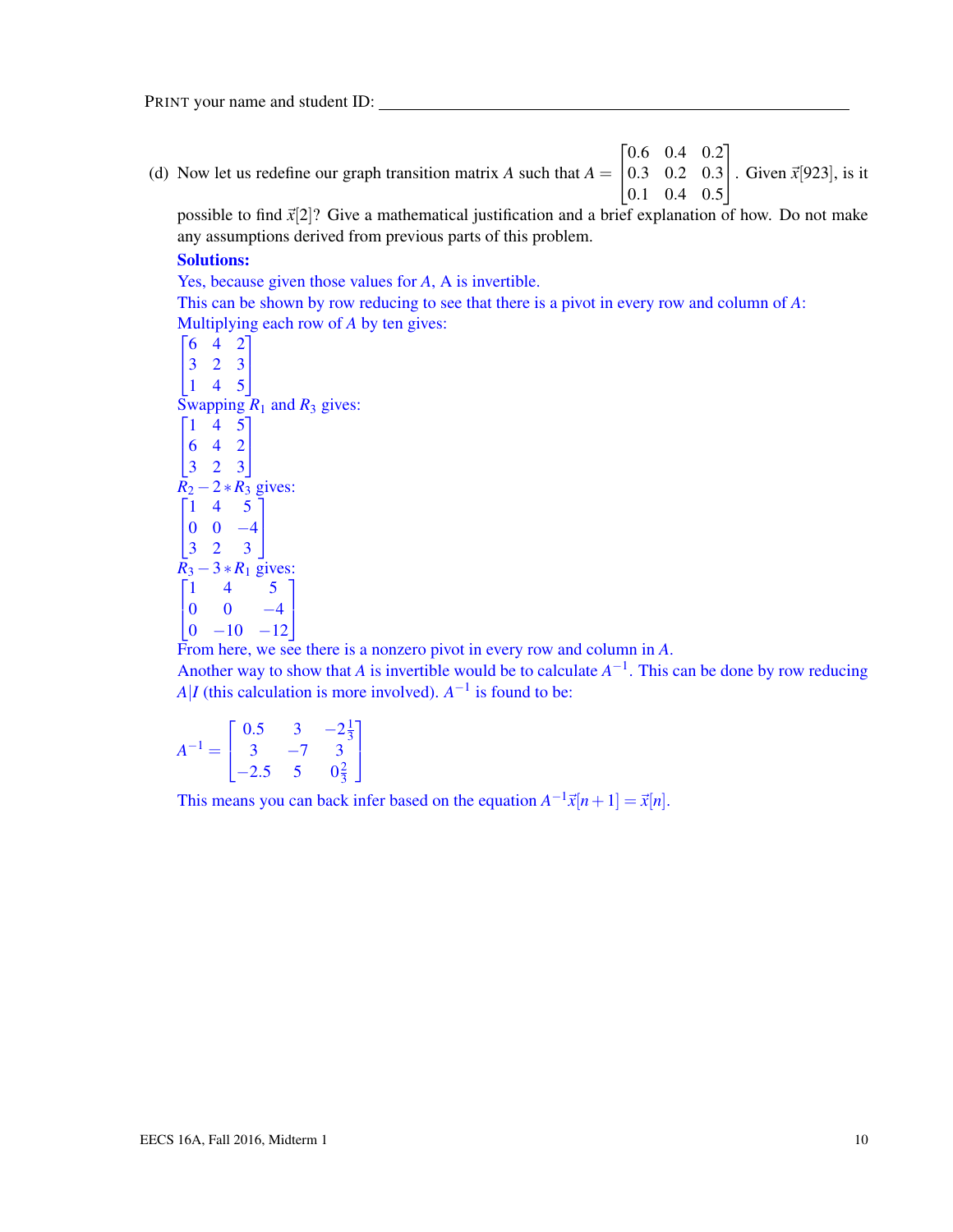(e) Let us redefine *A* as  $A = \begin{bmatrix} 0.4 & 0.7 & 0.1 \\ 0.4 & 0.2 & 0.6 \end{bmatrix}$  $\begin{bmatrix} 0.2 & 0.1 & 0.3 \end{bmatrix}$ 0.4 0.2 0.6  $\left| \cdot \right.$  Is  $\vec{x}[5] = \left| \frac{120}{250} \right|$  $\lceil 120 \rceil$ 260 a valid state for this system? Explain. As-

sume the states begin with some  $\vec{x}[0]$ , where  $\vec{x}[0]$  is not the zero vector  $\vec{0}$ . Do not make any assumptions derived from previous parts of the problem.

#### Solutions:

No, because the third row is two times the first row of A. Thus, at any state that is not the initial state,  $2 * x_e[t] = x_m[t]$  must be true by the state transitions. The given  $\vec{x}[5]$  violates this.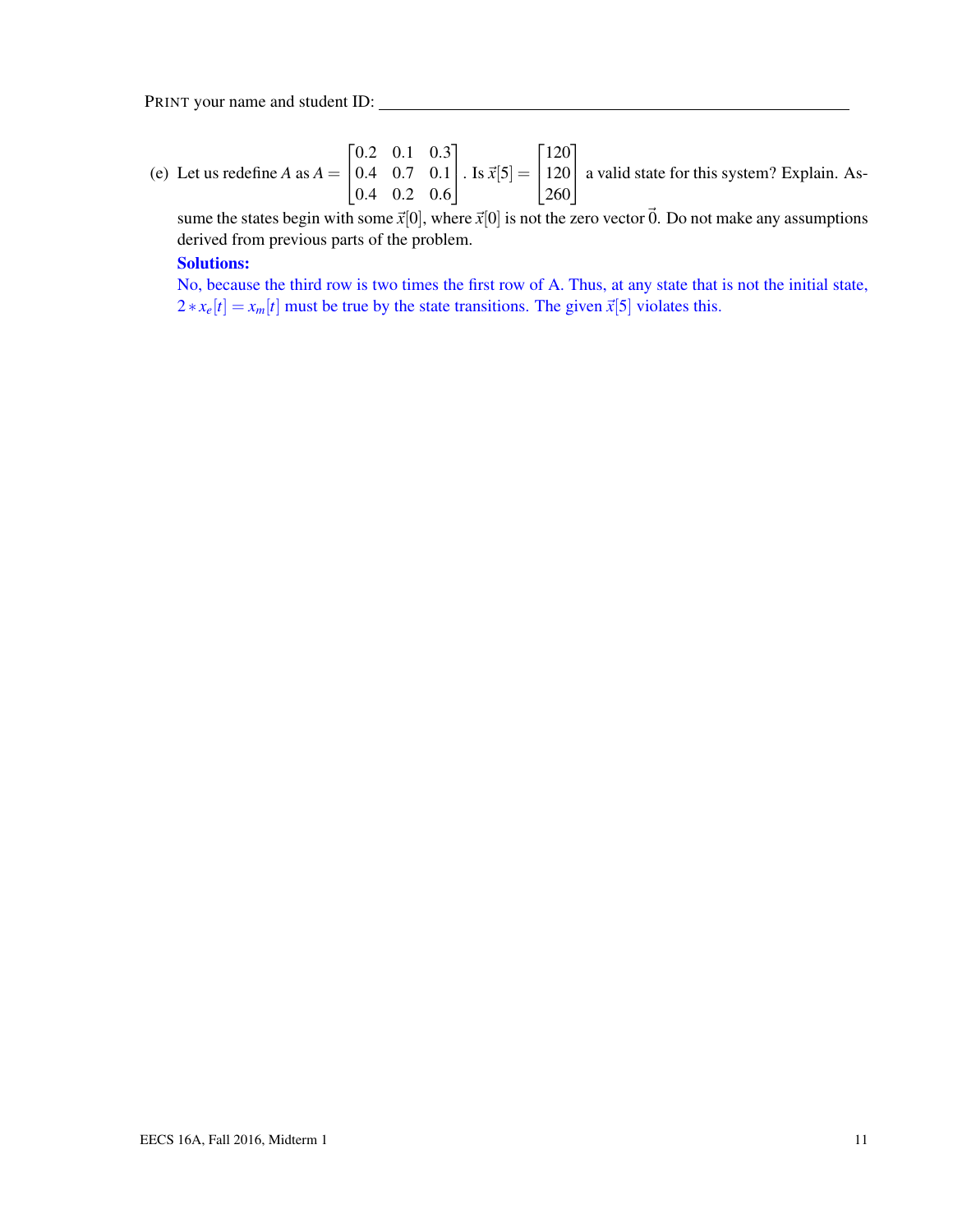#### 8. Transformation Basketball (15 points)

Kevin Bancroft just joined the Column Space Warriors. In order to better learn how to cooperate with the team before the season starts, he and his teammates are practicing some basketball drills.

(a) Kevin Bancroft and Draymond Blue-Gold are running a drill where they each have to run from a starting coordinate to an end coordinate. Kevin starts at point  $k_s = [3 \ 7]^T$  and wants to go to point  $k_e = [-4 \ 10]^T$ . Draymond starts at point  $d_s = [-6 \ 1]^T$  and wants to go to point  $d_e = [-7 \ -5]^T$ .



Each player must apply the same matrix transformation *A* on his starting point to reach reach his end point, such that  $Ak_s = k_e$  and  $Ad_s = d_e$ . Derive the transformation matrix A, if possible. We also know that the transformation matrix *A* is of the form  $A = \begin{bmatrix} 1 & a \\ b & 1 \end{bmatrix}$ *b* 1 , where  $a, b$  are real numbers. Solutions:

$$
\begin{bmatrix} 1 & a \\ b & 1 \end{bmatrix} \begin{bmatrix} x \\ y \end{bmatrix} = \begin{bmatrix} x_1 \\ y_1 \end{bmatrix}
$$

So we can plug in our known values and solve the system.

$$
3+7a = k_e x = -4 \quad \implies \quad a = -1
$$

$$
3b+7 = k_e y = 10 \quad \implies \quad b = 1
$$

$$
T = \begin{bmatrix} 1 & -1 \\ 1 & 1 \end{bmatrix}
$$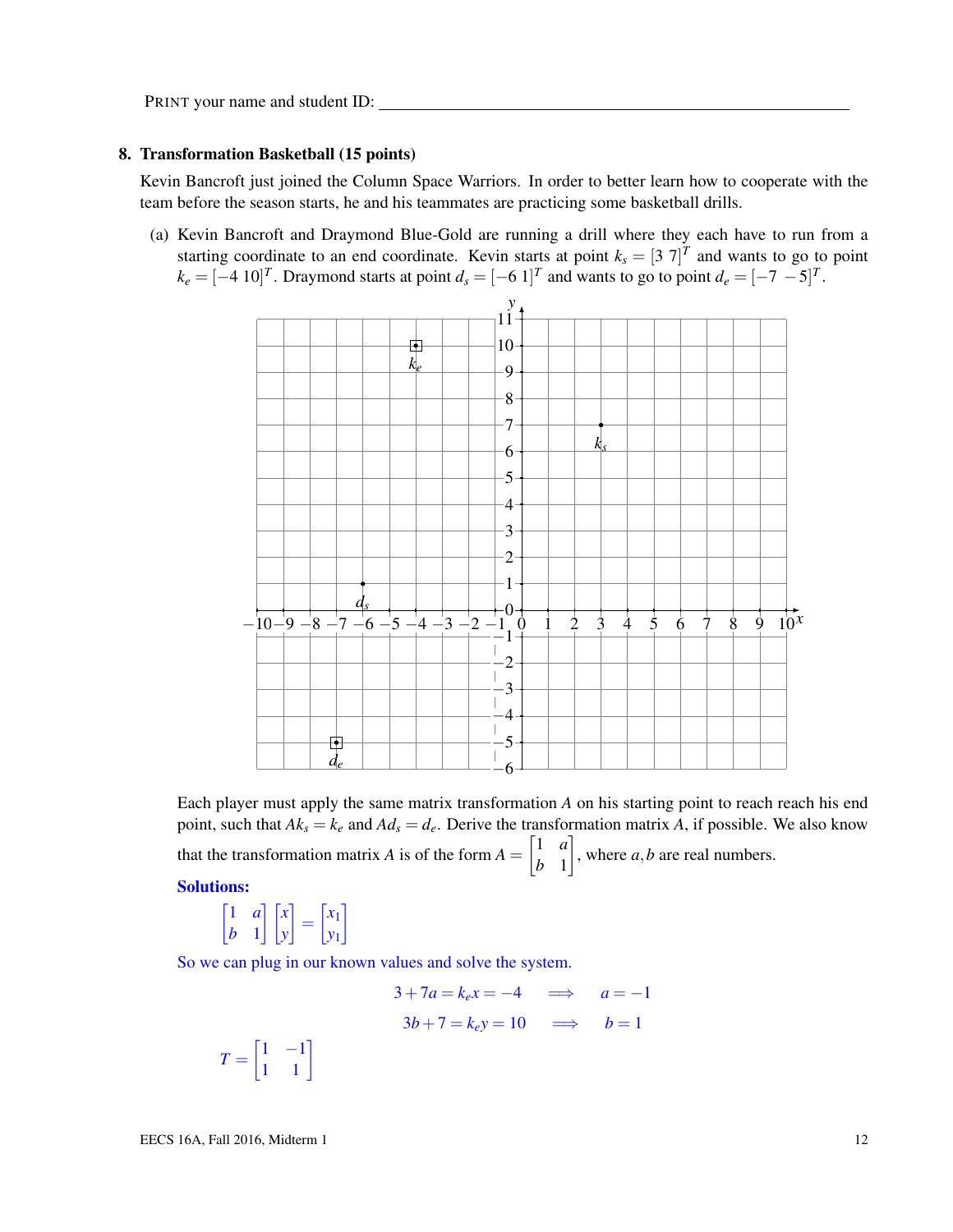(b) Steph Current noticed Kevin and Draymond running this drill, and decided to join them. For their next move, they will be using transformation matrix B.

$$
B = \begin{bmatrix} 2 & 2 \\ -2 & 2 \end{bmatrix}
$$

Describe what transformation matrix B performs to an input position in terms of rotations, scaling, and reflections.

Solutions: After applying the matrix to some sample coordinates such as the standard basis vectors, **Solutions:** After applying the matrix to some sample coor we can see that the matrix rotates by -45 and scales by  $2\sqrt{2}$